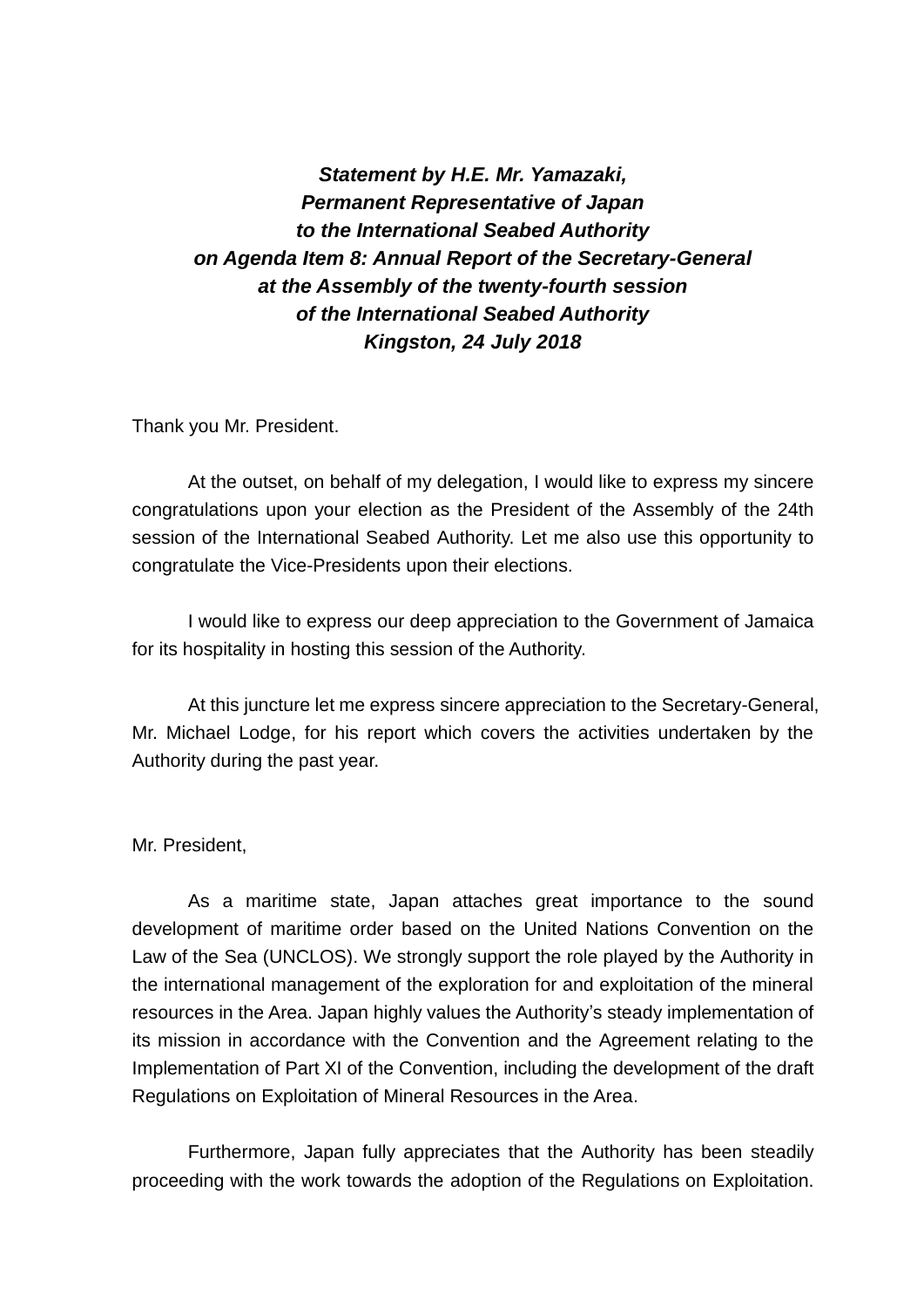This will be a new step towards its principal aim of the exploitation of the resources in the Area, which is an important mission for ISA and also dream of mankind for long. Japan will continue to constructively engage in the work of the Authority to formulate reasonable regulations on mineral exploitation, properly striking a balance between exploitation and environmental considerations.

Japan considers appropriate sharing of mineral resources in the Area as "the common heritage of mankind" presupposes the entry of ample number of companies to the deep-sea mining industry in the Area. Therefore, I would like to stress that the discussion on the draft Regulation of Exploitation needs to be made based on the accurate evaluation on its economic efficiency with the knowledge of experts, taking into consideration the technical and economic difficulties in exploiting mineral resources in the Area.

The Japanese Government as a whole is making efforts to establish technologies for excavating ocean mineral resources and develop the environmental impact assessment technology for ocean resources exploitation. In the side event held last week, Japan Oil, Gas and Metals National Corporation (JOGMEC) shared its experience drawn from the world's first-ever pilot test of excavating, ore lifting and environmental impact assessment conducted by Japan under the sea area near Japan. In addition, Japan Agency for Marine-Earth Science and Technology (JAMSTEC) and the National Institute for Environmental Studies (NIES) presented the technologies related to environmental impact assessment. We believe that they are also useful for the developing countries. Japan would like to contribute to the development of mineral resources in the Area by the entire international community through these technologies.

Mr. President,

 One of the Japan's contractors, the JOGMEC invited 4 trainees for over a month to participate in training programme which includes an at-sea training between May and June, 2018. Additionally, another contractor, Deep Ocean Resources Development (DORD) plans to offer a similar training programme for 5 trainees in July-August next year. Japan hopes that these trainees will take full advantage of the training programme and play active roles in maritime affairs in their home countries.

Japan has served as a Council member since the establishment of the